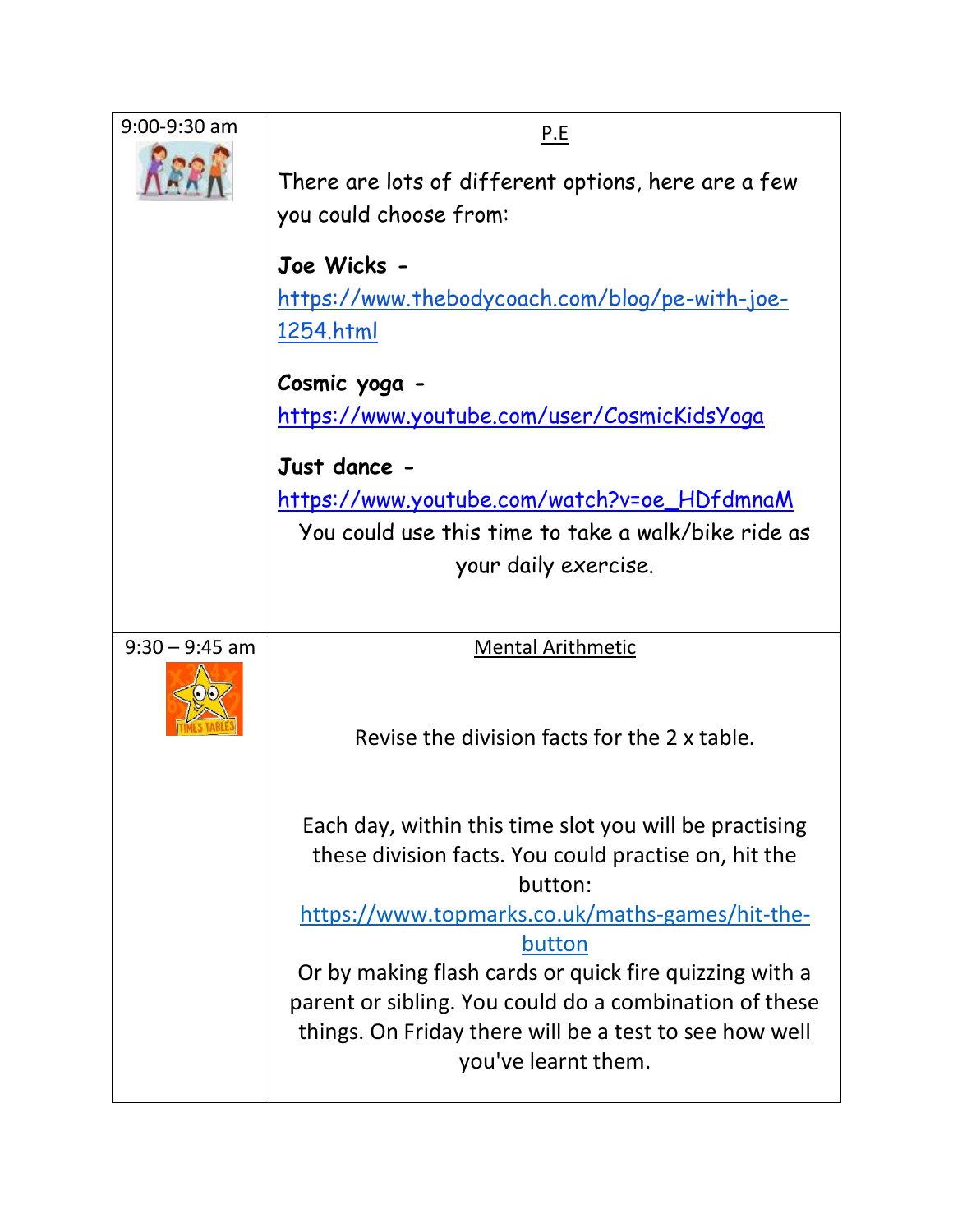| $9:45 - 10$ am | Spelling                                                     |  |  |  |
|----------------|--------------------------------------------------------------|--|--|--|
|                | This week the words that you need to spell are words         |  |  |  |
|                | with the suffix 'ly'. It is up to you how you choose to      |  |  |  |
|                | learn these spellings. You may want to write parts of        |  |  |  |
|                | the word in different colours, you could write the           |  |  |  |
|                | words in lots of different ways or you could create          |  |  |  |
|                | your own rhyme to remember them. It is completely            |  |  |  |
|                | up to you to choose a method which works for you.            |  |  |  |
|                | You will be practising the same words all week and           |  |  |  |
|                | then on Friday there will be a spelling test.                |  |  |  |
|                |                                                              |  |  |  |
|                | Here are your words:                                         |  |  |  |
|                | Softly                                                       |  |  |  |
|                | Slowly                                                       |  |  |  |
|                | <b>Happily</b>                                               |  |  |  |
|                | <b>Bravely</b>                                               |  |  |  |
|                | Calmly                                                       |  |  |  |
|                | Quickly                                                      |  |  |  |
|                | <b>Badly</b>                                                 |  |  |  |
|                | Lightly                                                      |  |  |  |
|                | Angrily                                                      |  |  |  |
|                |                                                              |  |  |  |
| $10 - 10:30$   | Breaktime – have a healthy snack and a play                  |  |  |  |
| 10:30 - 11:00  | Reading $-$                                                  |  |  |  |
|                | <b>RWI Phonics</b>                                           |  |  |  |
|                | Oxford Owl have made available for parents all the ebooks    |  |  |  |
|                | linked to each RWI level. This means we no longer need to    |  |  |  |
|                | upload the books to the webpage. Instead, please go to the   |  |  |  |
|                | webpage below. If you go onto 'ebooks' then you will need to |  |  |  |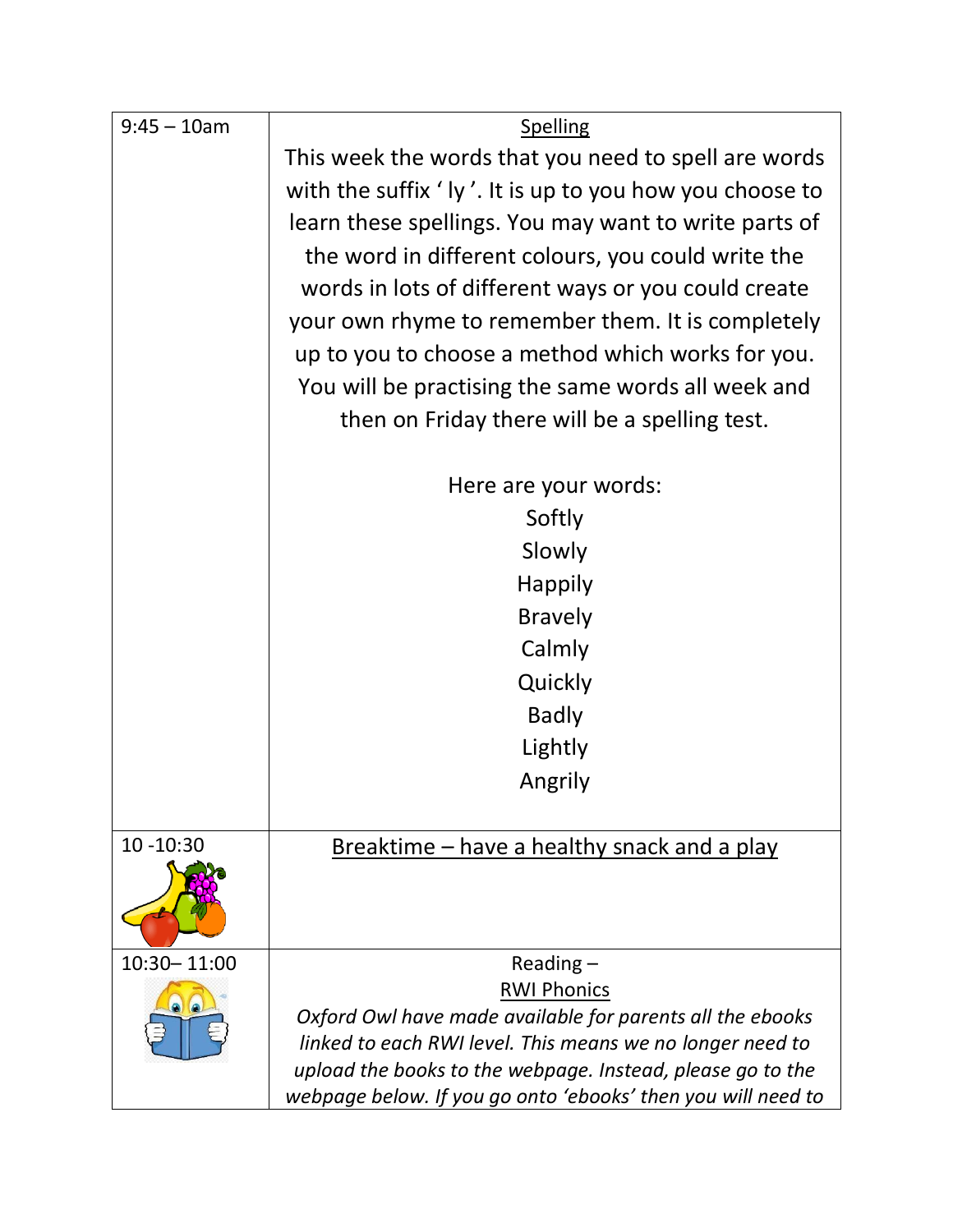*register (this is free of charge) and then you will be able to access all the ebooks and choose the correct banded level for your child. Please note that the RWI phonics scheme is based on lots of repetition. Therefore, we usually read the same book about 3 or 4 times before moving onto a new book. For some children they may need to read it more than this to ensure they are completely fluent in reading the book (no sounding out).*

*[https://home.oxfordowl.co.uk/reading/reading-schemes](https://home.oxfordowl.co.uk/reading/reading-schemes-oxford-levels/read-write-inc-phonics-guide/#_blank)[oxford-levels/read-write-inc-phonics-guide/](https://home.oxfordowl.co.uk/reading/reading-schemes-oxford-levels/read-write-inc-phonics-guide/#_blank)*

*A general guide is:*

*1 st read – decoding all the words – sound out as much as you need to.*

*2 nd read – read for fluency (try to read with more fluency and expression).*

*3 rd read – read with fluency, expression and comprehension. Try answering the comprehension questions at the back.*

*This website also provides lots of other information for parents about phonics. It has other resources on here too should you wish to explore!*

• For every phonics session, please continue to watch the speed sounds lesson on the Ruth Miskin Youtube channel. Then read a book from the webpage detailed above.

Timings for the speeds sounds lessons are:

*Set 1 lesson is at 9:30am or 12:30pm (red, green & purple groups)*

*Set 2 lesson is at 10:00am or 1:00pm (pink, orange and yellow groups)*

*Set 3 lesson is at 10:30am or 1:30pm (blue and grey groups)*

If you are unsure which group your child should be in, please contact your child's class teacher.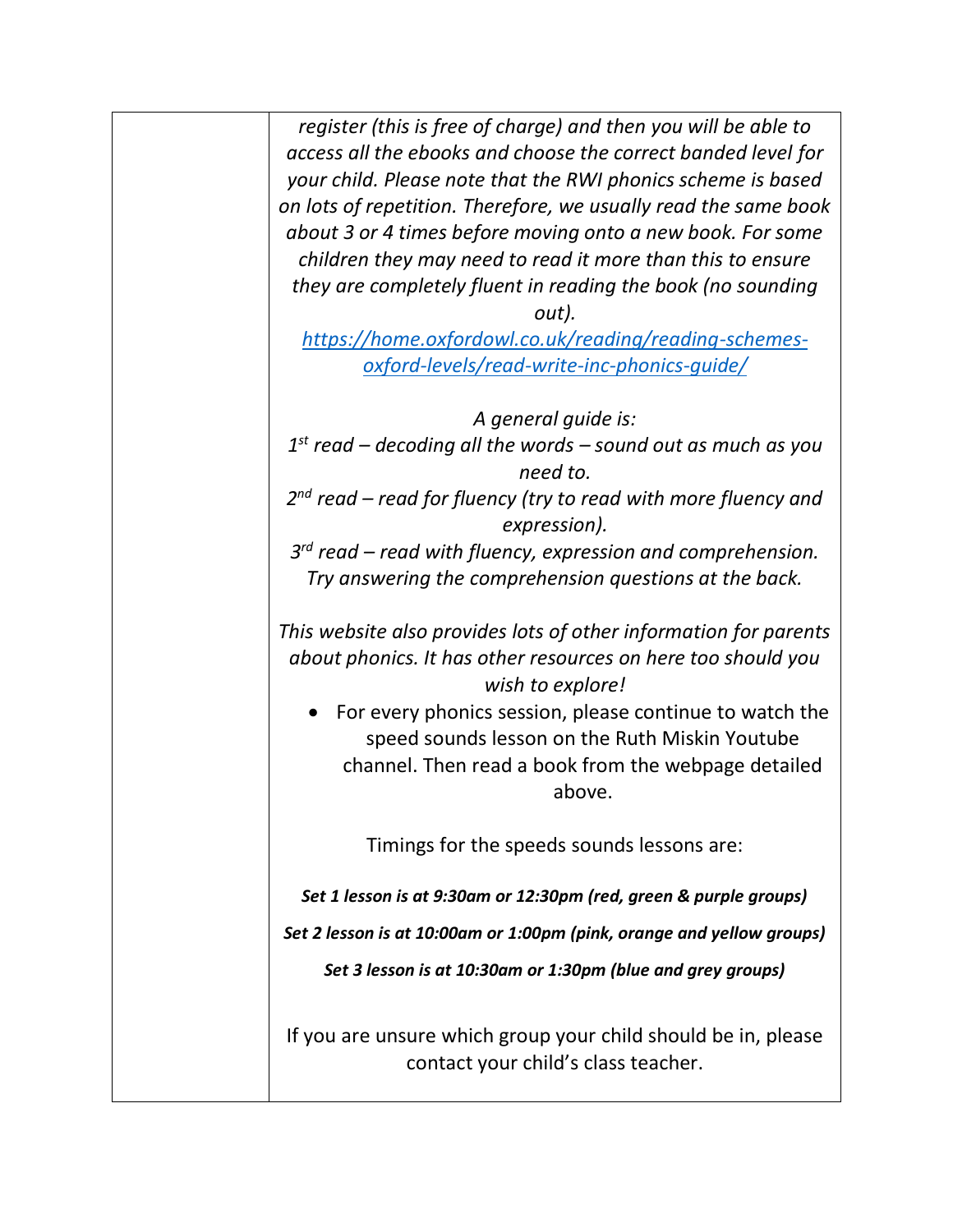|                   | Guided reading – for those of you in guided reading, please<br>complete the guided reading task on the webpage |  |  |
|-------------------|----------------------------------------------------------------------------------------------------------------|--|--|
| $11 - 11:15$      | 2 <sup>nd</sup> Breaktime                                                                                      |  |  |
|                   | Or                                                                                                             |  |  |
|                   | Do a chosen mindfulness activity e.g. drawing, going                                                           |  |  |
|                   | for a walk (if you can), dancing, listening to music and                                                       |  |  |
|                   | deep breathing etc.                                                                                            |  |  |
|                   |                                                                                                                |  |  |
|                   |                                                                                                                |  |  |
| $11:15 - 12:15$   | <b>Maths</b>                                                                                                   |  |  |
|                   | L.O. To identify & describe the properties of shapes                                                           |  |  |
|                   | (deepening).                                                                                                   |  |  |
|                   |                                                                                                                |  |  |
|                   | The purpose of today's maths lesson is to show us how much                                                     |  |  |
|                   | you've learnt about shape to see if you are ready for 'grow' or                                                |  |  |
|                   | if you still feel there are things you could work on or need                                                   |  |  |
|                   | more support with.                                                                                             |  |  |
|                   | Please answer a series of 'quiz like' questions in your books.                                                 |  |  |
|                   | Try to do this independently so we can help to see what you                                                    |  |  |
|                   | might need more work on $\circled{c}$                                                                          |  |  |
|                   |                                                                                                                |  |  |
| $12:15 - 1:15$ pm | Lunchtime and playtime                                                                                         |  |  |
|                   |                                                                                                                |  |  |
|                   |                                                                                                                |  |  |
|                   |                                                                                                                |  |  |
| 1:15 - 2:45pm     | <b>Challenge</b>                                                                                               |  |  |
|                   | To recall different sentence types                                                                             |  |  |
|                   | I can give an example of an exclamation<br>1.<br>2. I can give an example of a statement                       |  |  |
|                   | 3. I can give an example of a command                                                                          |  |  |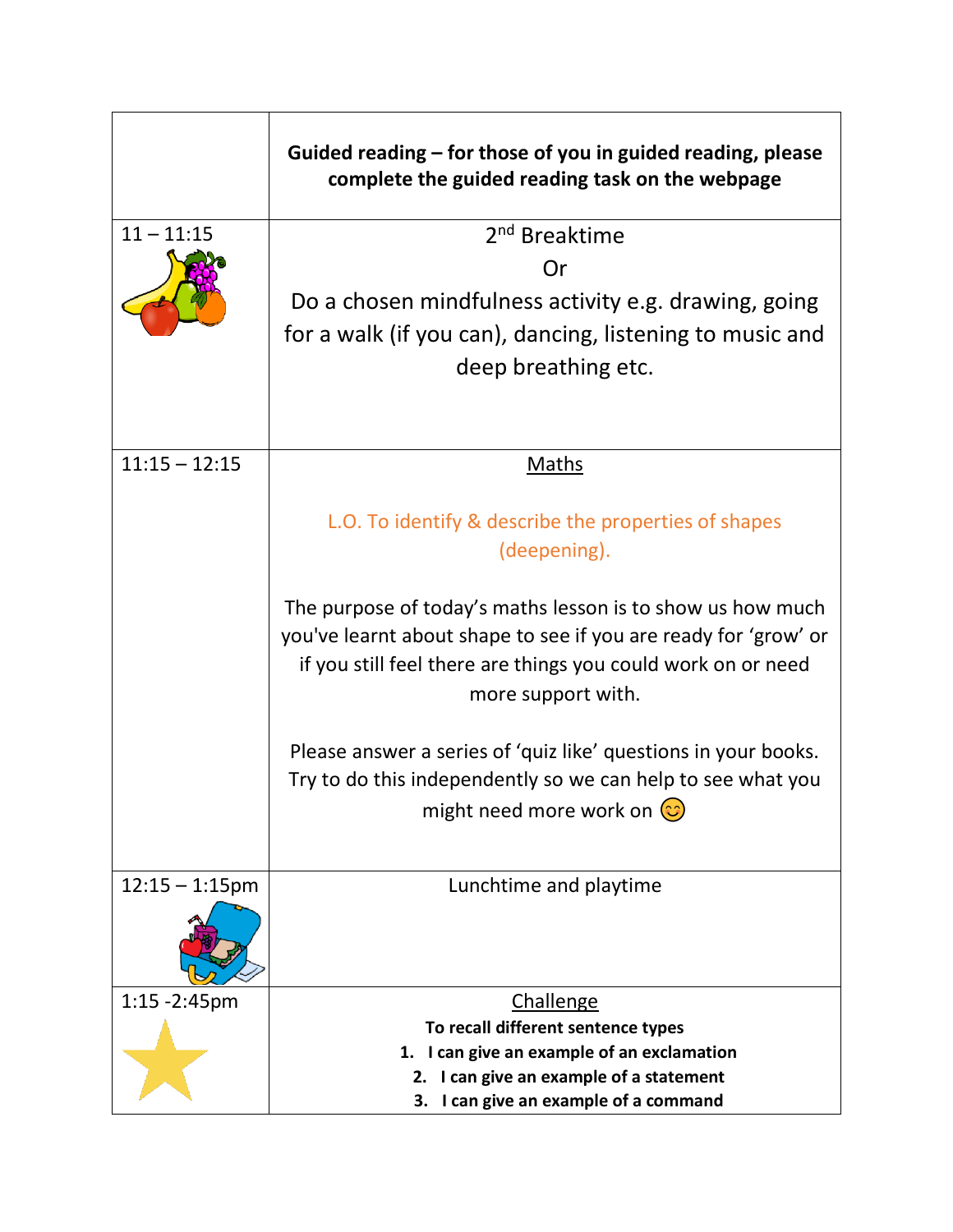## **4. I can give an example of questions**

Watch this video to remind us about the different sentence types [https://www.youtube.com/watch?v=n\\_foMADqjSc](https://www.youtube.com/watch?v=n_foMADqjSc) After, look at the posters with the different definitions of the sentence types which are on the webpage.

We are going to create our plan for the speech about an ideal world. Use your mindmap from yesterday to help you to create your plan. You will need to include an introduction and a conclusion. Use the template below (which is also attached to the webpage) to support your planning. Remember, in a plan your ideas don't need to be in full sentences. Bullet points or notes are fine. You also don't need to fill up all of the rows.

|  | and commands that I<br>could use: |
|--|-----------------------------------|
|  |                                   |
|  |                                   |
|  |                                   |
|  |                                   |
|  |                                   |